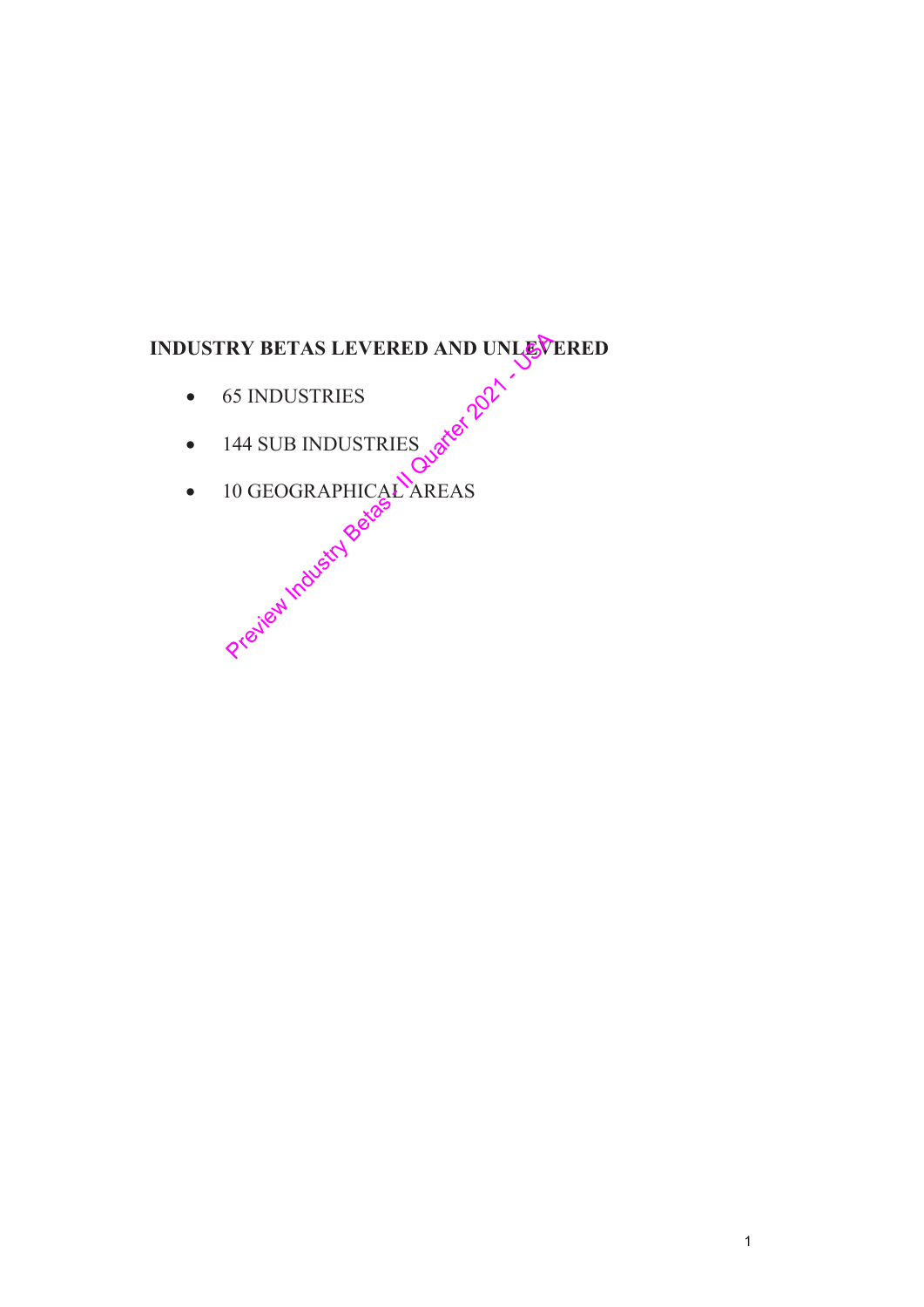This quarterly research on industry and sub-industry betas has been prepared by

# salvidio & partners

VALUATION OF BUSINESSES AND INTANGIBLES<br>CHARTERED ACCOUNTANTS AND AUDITORS

Salvidio & Partners is a firm of chartered accountants and auditors specialised in economic and financial analyses for valuations and litigation. We act as counsels to entrepreneurs, corporations and law firms, as well as to other auditors and accounting firms. Our clients require our assistance in case of:

- acquisitions, mergers
- $\blacksquare$ litigation, arbitration and mediation
- valuation of businesses, business interests, intangible assets
- auditing and  $d\phi$ <sup>S</sup>diligences
- impairment: st of intangible assets and goodwill
- assessment of fair value of financial assets
- crisis management and insolvency
- financial planning and capital budgeting
- forensic accounting and expert witness testimonies
- transfer pricing  $\sqrt{2}$

Salvidio & Partners Società Tra Professionisti Ltd. Chartered Accountants and Auditors

I-00197 Roma - Via Antonio Gramsci, 9 Tel: +39.06.3610885 Fax: + 30.06.3236476 www.salvidio.com info@salvidio.com

UK SW1Y 4LB London - 11-12 St. James's Square, Suite 1, 3rd Fl.

Credentials and affiliations:





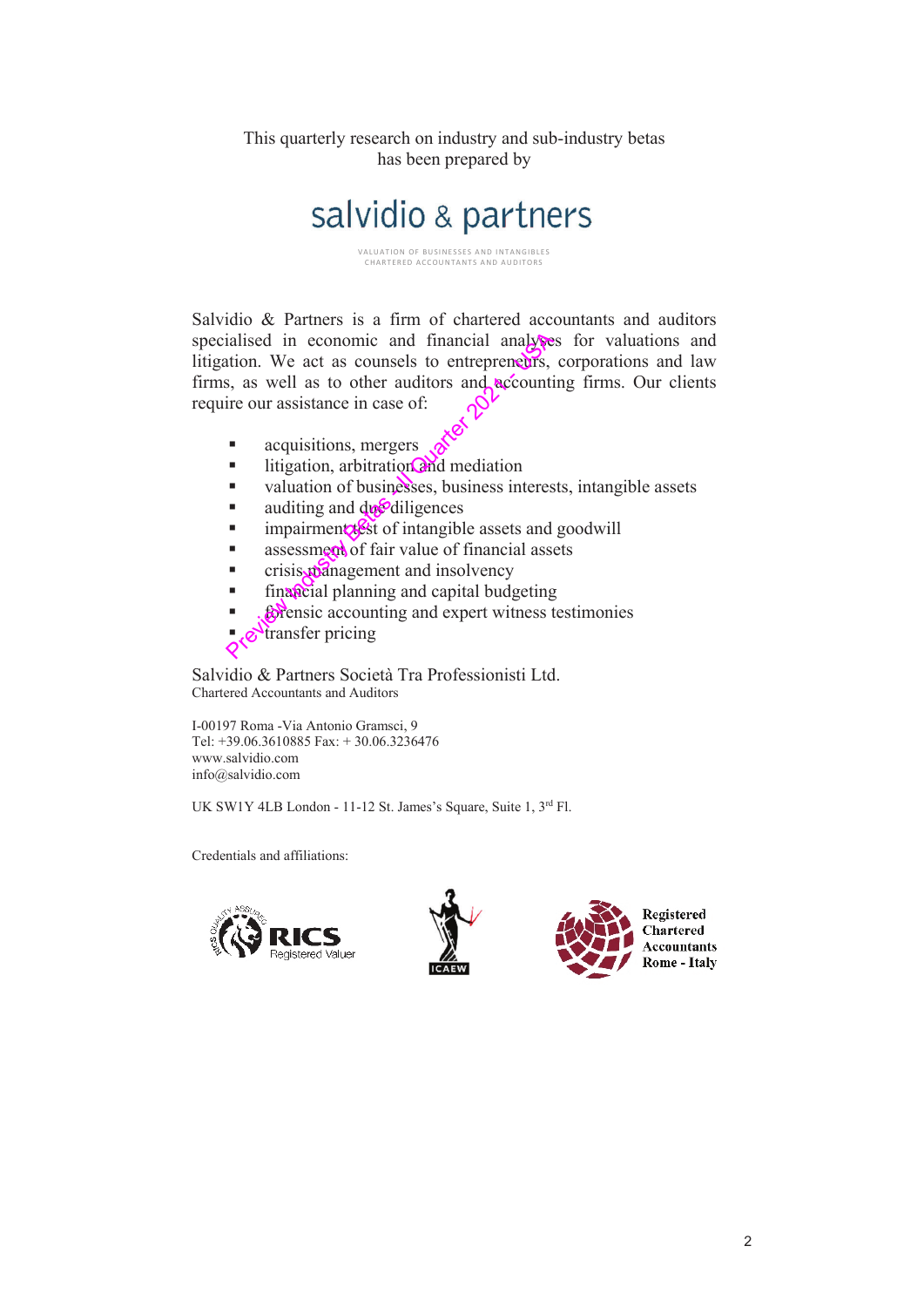### *Table of contents*

| 1. About industry and sub-industry betas reported in this publication 7 |
|-------------------------------------------------------------------------|
|                                                                         |
|                                                                         |
|                                                                         |
|                                                                         |
|                                                                         |
|                                                                         |
|                                                                         |
|                                                                         |
|                                                                         |
|                                                                         |
|                                                                         |
|                                                                         |
|                                                                         |
|                                                                         |
|                                                                         |
|                                                                         |
|                                                                         |
|                                                                         |
|                                                                         |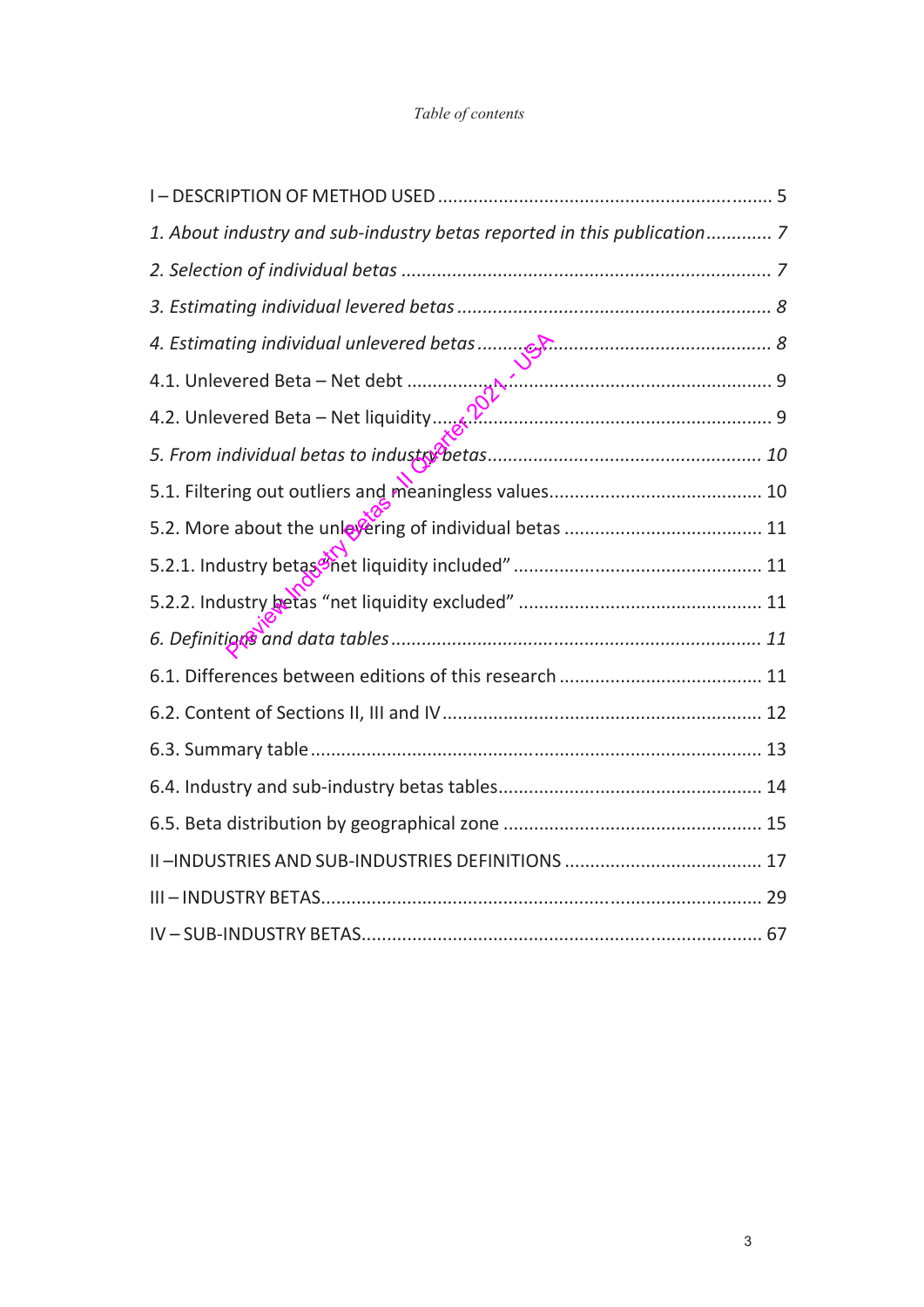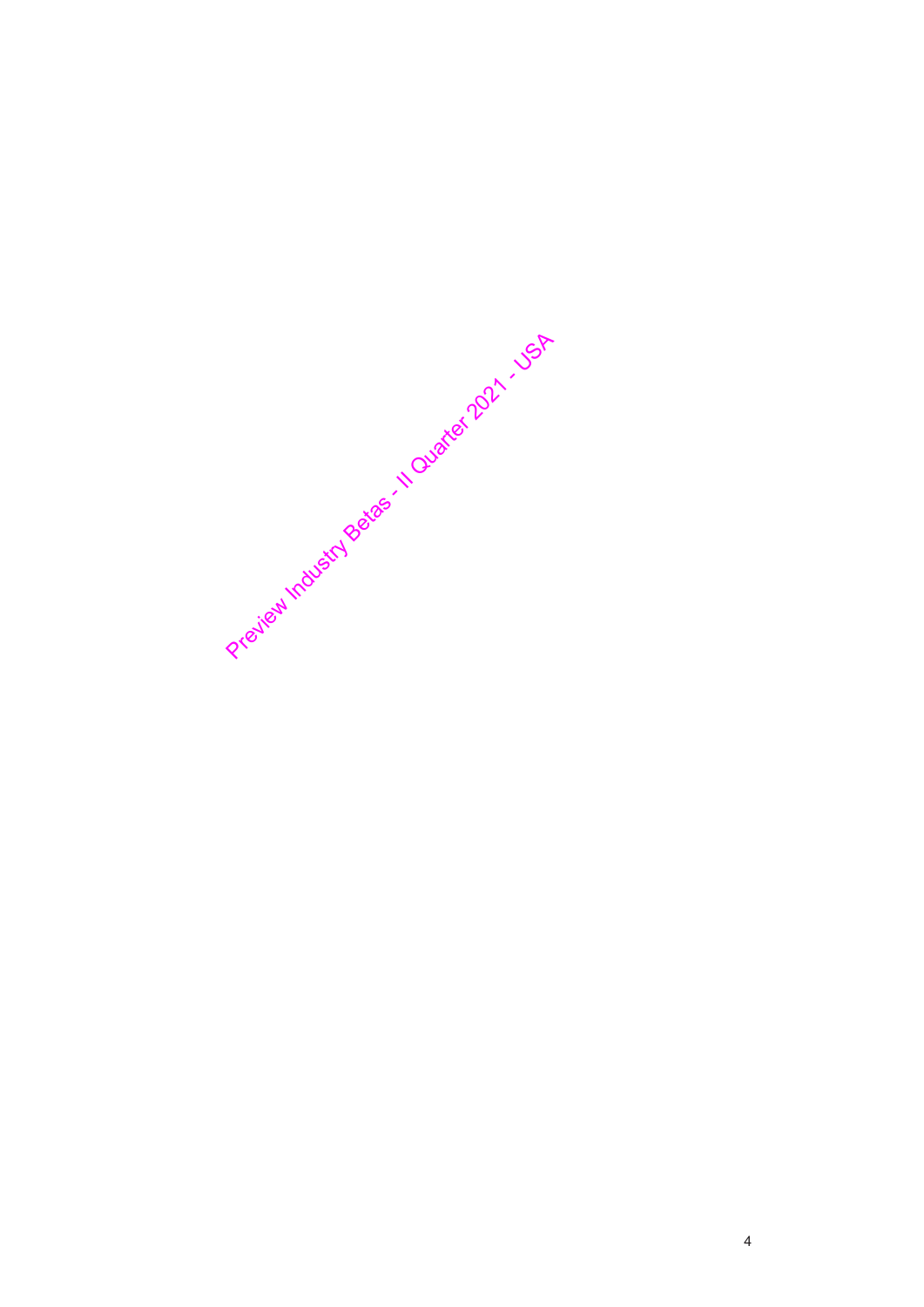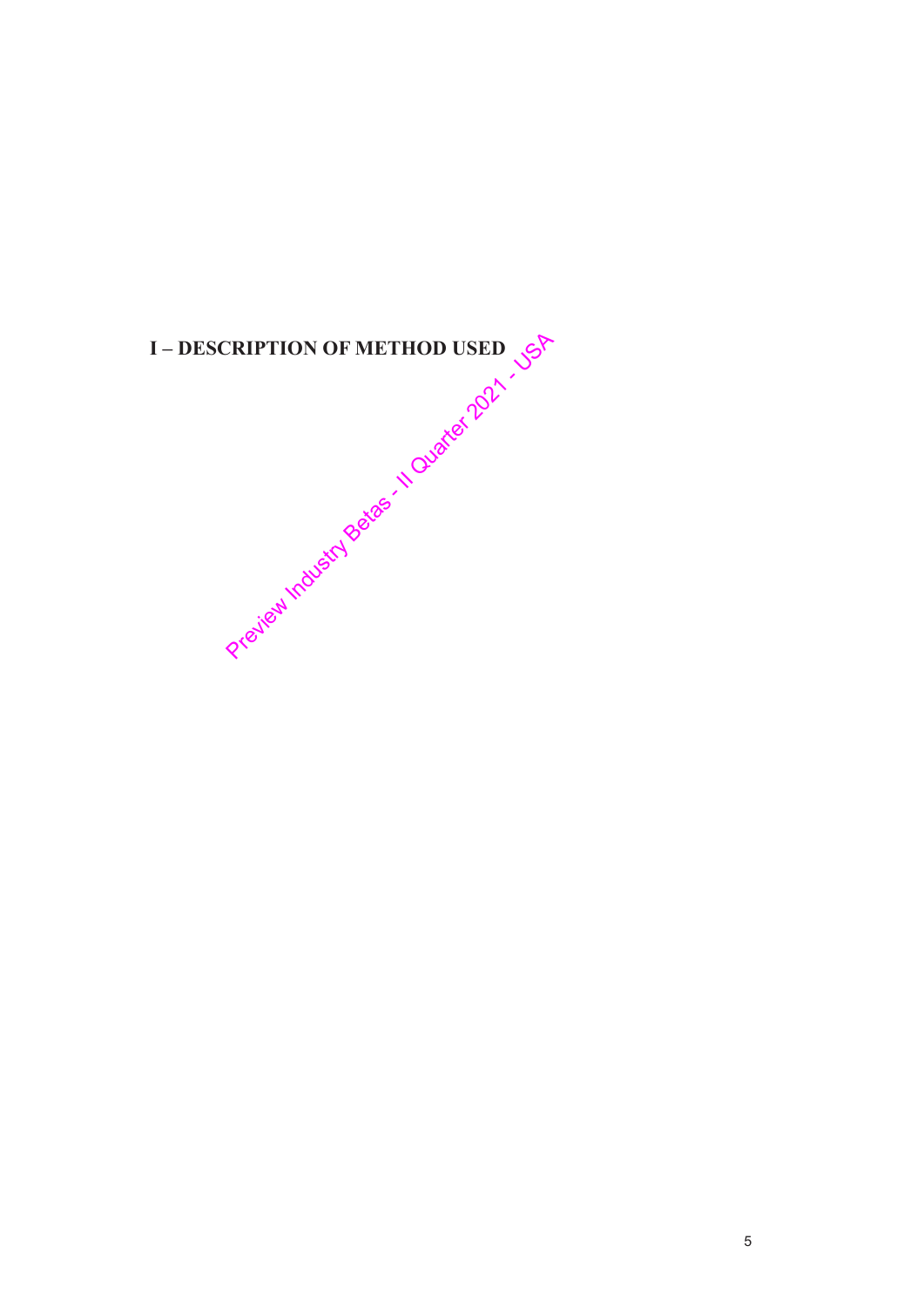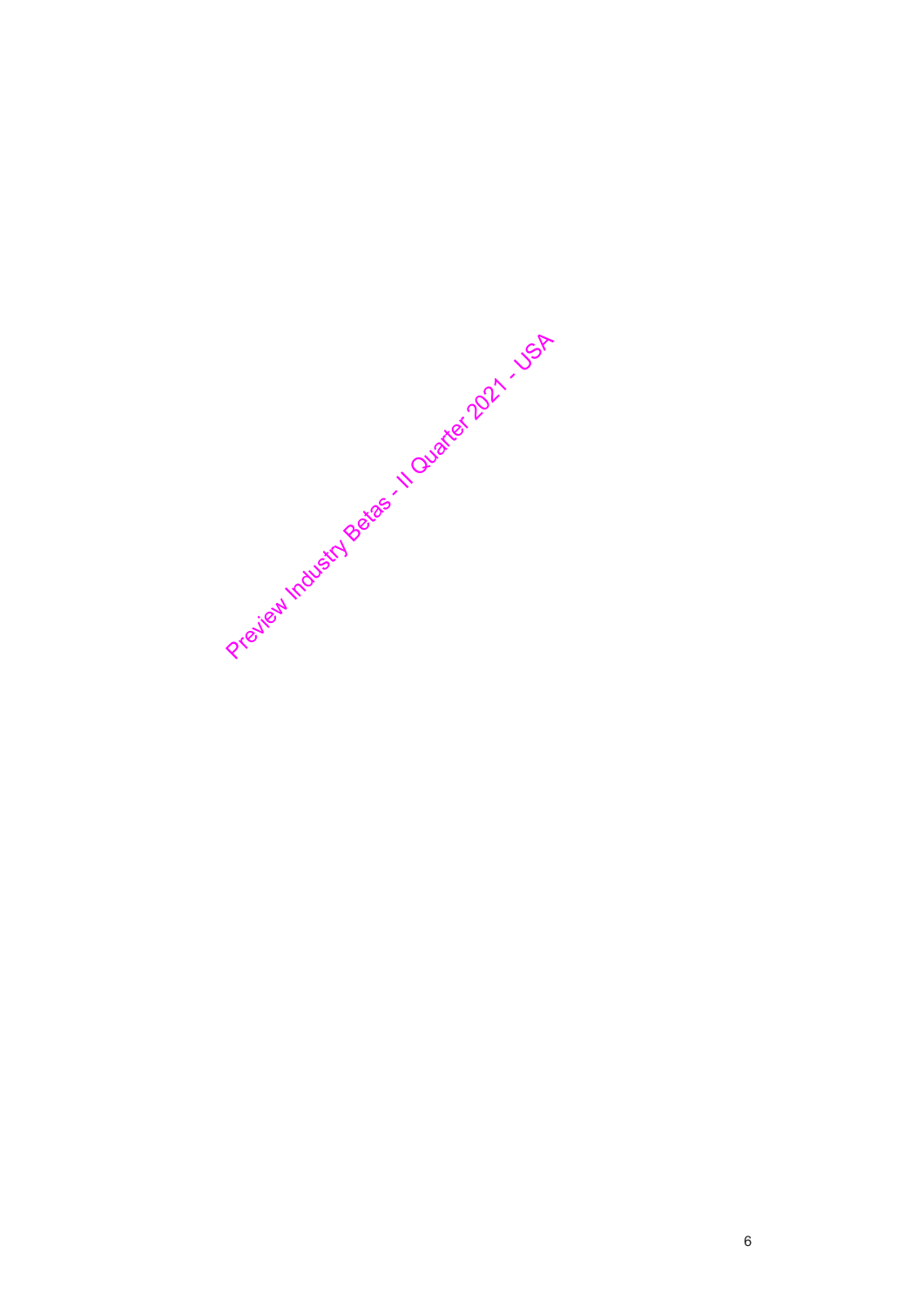### 1. About industry and sub-industry betas reported in this publication

Tables in Sections III and IV of this research list, *levered* and *unlevered industry* and *sub-industry* betas<sup>1</sup>, are estimated on the basis of individual betas of shares issued by thousands of companies quoted on stock exchanges worldwide<sup>2</sup>. Industry betas have been calculated as arithmetic averages of individual betas. They have been aggregated by industry or by sub-industry, as well as by different geographical areas<sup>3</sup>.

Industry betas can be useful when estimating the cost of capital because they tend to be less sensitive to errors that may affect the calculation of individual hetas:

- as a consequence of special market situations or of other extraordinary  $\blacksquare$ events involving underlying companies, the results of individual beta calculation may be sometimes over- or underestimated;
- since industry betas are determined as averages of individual stock betas, over- ancompleted imaginations tend to compensate each other.

An average (industry or sub-industry) beta can, therefore, be generally considered to be more meaningful for the purpose of cost of capital calculation than its underlying single stock betas, considered individually.

### 2. Selection of individual betas

In order to estimate industry betas, we have averaged individual betas of listed companies:

having a minimum market capitalization of 50 million Euros in the last five years;

 $\frac{1}{1}$  For a more plain reading on this note, we will, hereinafter recall both industry and subindustry betas collectively as "industry betas", unless a distinct reference to sub-industry betas is required for a better understanding of methodology and content of this research.

<sup>&</sup>lt;sup>2</sup> Our estimates are based on industry, stock market and financial data provided by Standard & Poor's Capital IQ

<sup>&</sup>lt;sup>3</sup> We have calculated an average "global" value of each industry and each sub-industry of the individual betas. In addition, the tables in Sections III and IV feature also specific "regional" average values for the following areas: a) International edition of this booklet: European Union and Western Europe, Russia and Eastern Europe, Southern and Eastern Mediterranean Countries, States of the Persian Gulf, Sub-Saharan Africa, Central and South Asia, East Asia, Pacific States, South America, North America; b) USA edition of this booklet: United States of America, Canada, Central and South America, European Union and other Western European countries, Russia and other Eastern European countries, Southern and Eastern Mediterranean and Gulf countries, Sub-Saharan Africa Central and South Asia, East Asia, Oceania and Pacific.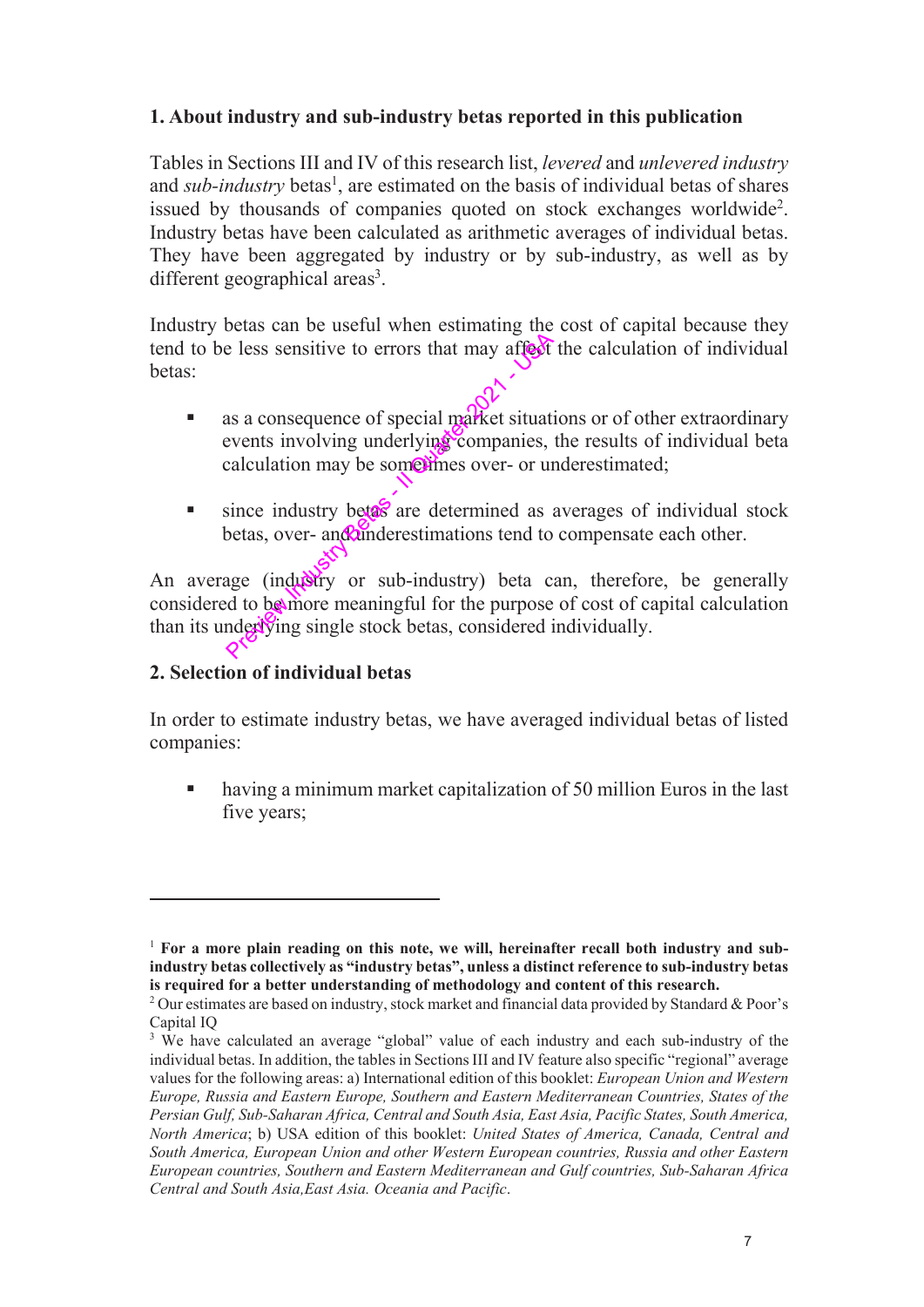**EXPARIES** Whose shares daily traded value was never less than one hundredth of their average market capitalization in the last five years.

In our opinion, the requirements above constitute a reasonable compromise hetween<sup>.</sup>

- $\blacksquare$  the need to collect a vast number of individual betas to be able to calculate as many industry and sub-industry betas as possible;
- $\blacksquare$  the necessity to avoid companies that are too small and/or whose shares may be thinly traded, since their  $\iota$   $\iota$   $\iota$  width betas may be not meaningful.

# **3. Estimating individual levered betas.**

For each company selected we have estimated a set of two *levered* betas:

- *calculation technique* regression of return of company shares to market return, applied over two distinctive periods of five and of two years considering, respectively, monthly and weekly returns: Previewly to all complaints and are their in the examingful.<br>
ing individual *levered* betas of the examingful.<br>
Something the example of the example of the examinated a set<br> *lculation technique*: regression of returns ar
- **F** *market return*: we have assumed as a proxy the return of the local stock market index of reference for the underlying company.

Individual *levered* betas calculated over a regression period of five years appear, generally, to be less dispersed around the market beta than those of a regression period of two years. The latter, due to the shorter regression period, may show results that are more affected by the volatility of the underlying shares return against the index return, but also better reflect the underlying company's recent operating financial risk profiles.

# **4. Estimating individual** *unlevered* **betas**

Based on their *levered* betas, we have calculated *unlevered* betas of all companies different than those belonging to financial industries (banks and insurances).

We have estimated *unlevered* betas using two different techniques, depending on whether the underlying company's gross debt less "cash<sup>4</sup> and equivalents" is greater than (net debt) or lower than (net liquidity) zero.

 $<sup>4</sup>$  Amount of liquidity has been adjusted to properly reflect s.c. "working cash". See T. Coller, M.</sup> Goedhart, D.Wessels *Valuation*, Wiley, 2010, pag. 143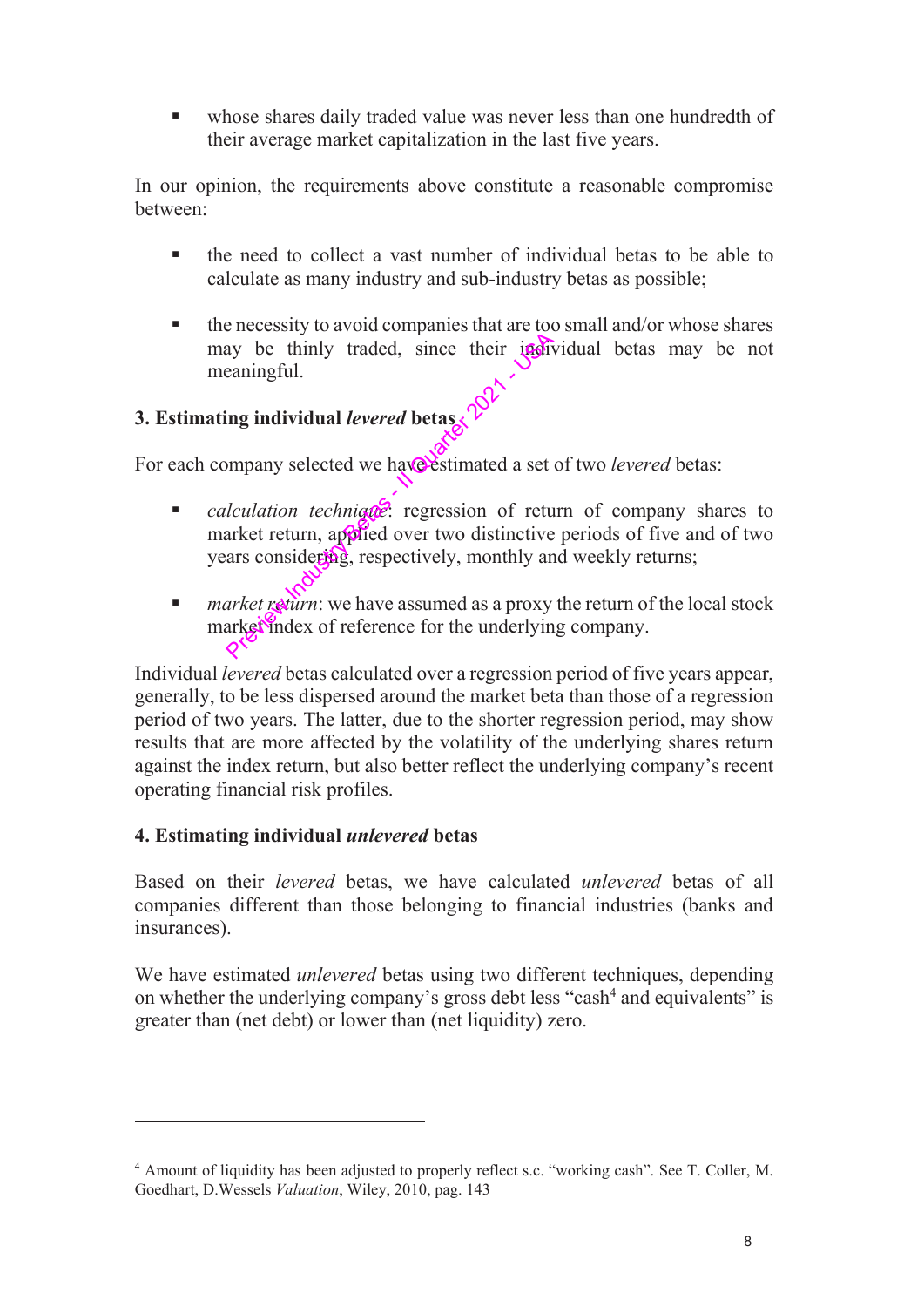#### *4.1. Unlevered Beta – Net debt*

In the case of existing net debt (gross debt being higher than cash and equivalents), we have used a simplified version<sup>5</sup> of Hamada's formula to extract *unlevered* beta from one stock's *levered* five years and two years regression hetas:

$$
\beta_{unlevered} = \frac{\beta_{levered}}{1 + (1 - t) \times \frac{D}{E}}
$$

where:

- "D": gross debt (adjusted for position liabilities and similar provisions) less cash and equivalents;  $\chi$ "D": gross debt (adjusted for pension liab<br>less cash and equivalents;  $\frac{1}{2}$ <br>"E": market capitalization adjusted for m<br>"t": effective to the fate.<br>and "t" used in the above formula are, ralues, depending on regression
- **E** "E": market capitalization adjusted for minority interests;
- $\blacksquare$  "t": effective tax rate.

"D", "E" and "t" used in the above formula are, respectively, 5 year or 2 year average values, depending on regression period of *levered* betas.

*4.2. Unlevered Beta – Net liquidity* 

In case of existing net liquidity (gross debt lower than cash and equivalents), a company's market capitalization "E" can be assumed to be the sum of two components, the first consisting in the market value of its business " $E<sub>b</sub>$ " and the

second being its net liquidity " $E_{liq}$ ":

$$
E = E_b + E_{liq}
$$

The equation above can also be rewritten as follows:

$$
E = (E - E_{liq}) + E_{liq}
$$

The company's *levered* beta should be equal to the weighted average of the beta of its net liquidity and beta of its business. The latter should therefore correspond to the "true" *unlevered* beta:

 $5$  The implied assumption is that the debt beta may not be meaningful. To be consistent with this assumption, we have discarded the betas of companies with an excessive level of indebtedness (see below)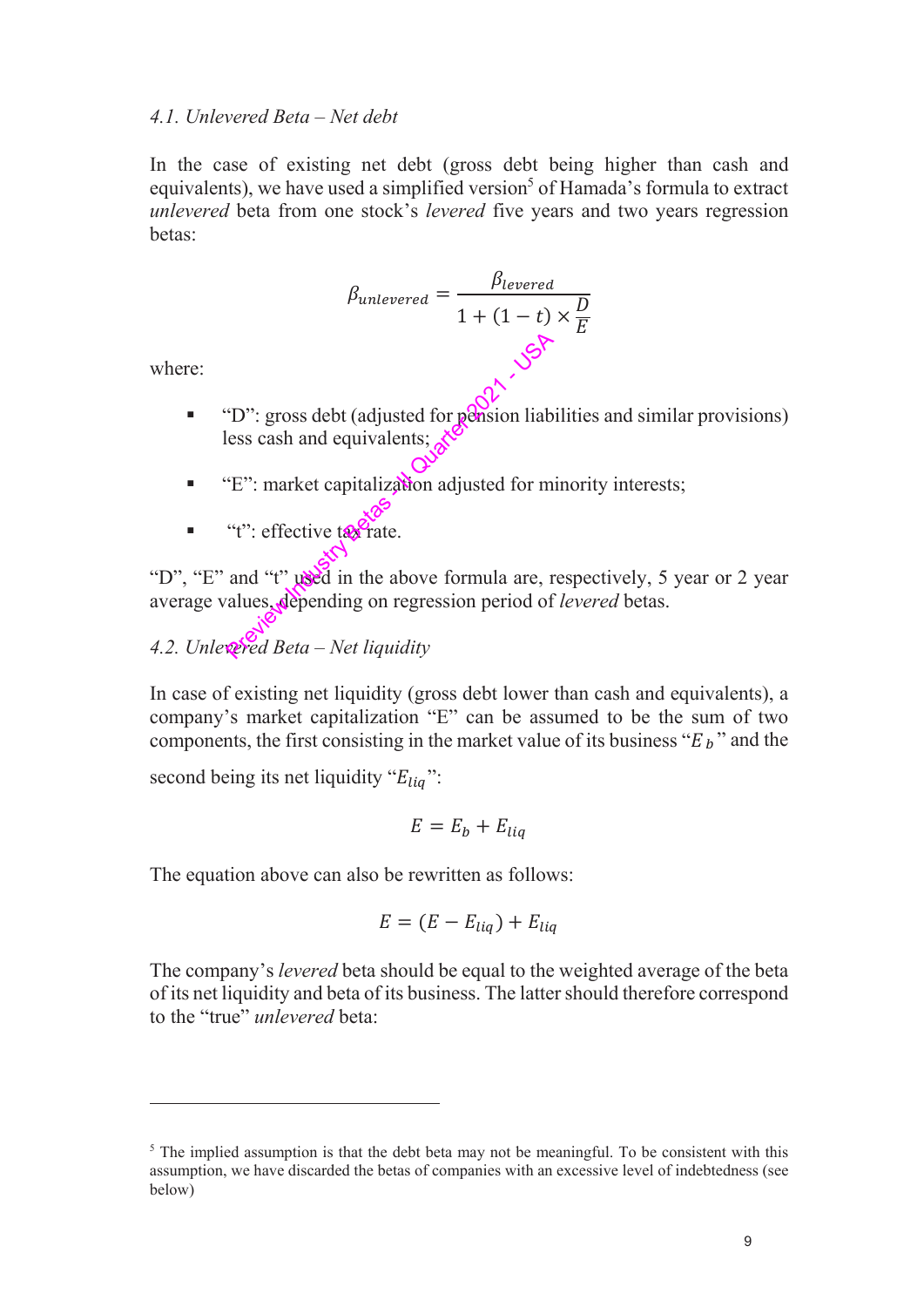$$
\beta_{levered} = \beta_{Eb} \frac{(E - E_{liq})}{E} + \beta_{E_{liq}} \frac{E_{liq}}{E}
$$

Assuming that net liquidity's beta is equal to zero,  $\beta_{Fb}$  can be calculated as  $follows<sup>6</sup>$ :

$$
\beta_{Eb} = \frac{\beta_{levered}}{\frac{(E - E_{liq})}{E}}
$$

In the end, for D equal to  $E_{liq}$ , the formula can be rewritten as:

$$
\beta_{unlevered} = \frac{\sqrt{\frac{R_{evered}}{E}}}{\sqrt{\frac{R}{E}}}
$$

#### **5. From individual betas to industry betas**

# *5.1. Filtering out outliers and meaningless values*

Before calculating industry *levered* and *unlevered* betas as averages of individual *levered* and *unlevered* betas respectively, we have screened out outliers and/or otherwise, at least in our opinion, meaningless or possibly distorted individual beta values: for D equal to  $E_{liq}$ , the formula can be reader of  $\frac{B|vered}{E}$ <br>dividual betas to industry betas  $mg$  out outliers and one aningless values culating industry levered and unlever levered and unlever levered and unlever d'

- **Here** we have filtered out individual betas when the five years average debt to equity ratio  $\left(\frac{D}{E}\right)$  of the underlying company exceeds a threshold of 1.5<sup>7</sup>. We believe that if the value of debt is too high with respect to that of equity, then one cannot assume that the debt beta is irrelevant<sup>8</sup>. As a consequence, it is not possible to use the simplified Hamada-formula to extract unlevered betas from levered ones:
- ve also have filtered out individual betas in case the five-year average effective tax rate of the underlying company is negative or exceeds 70%. If the effective tax rate is negative, the company may be benefiting from some peculiar tax exemptions or from a huge tax loss carry-forward. On the other side, an effective taxation in excess of  $70\%$ is also quite unusual and may be related to other exceptional events in a company's life. In both cases, we feel that it is better not to include companies with such taxation profiles in our industry beta calculation,

<sup>&</sup>lt;sup>6</sup> M. Massari, G. Gianfrate, L. Zanetti Corporate Valuation, Wiley, 2016, pag. 216-218

<sup>&</sup>lt;sup>7</sup> I.e. when value of D is 1.5 times the value of E or higher. Where: a) "D" is calculated as gross debt (adjusted for pension liabilities and similar provisions) less cash and equivalents, b) "E" as the market capitalization adjusted for minority interests

 $8$  Please see footnote 5 above.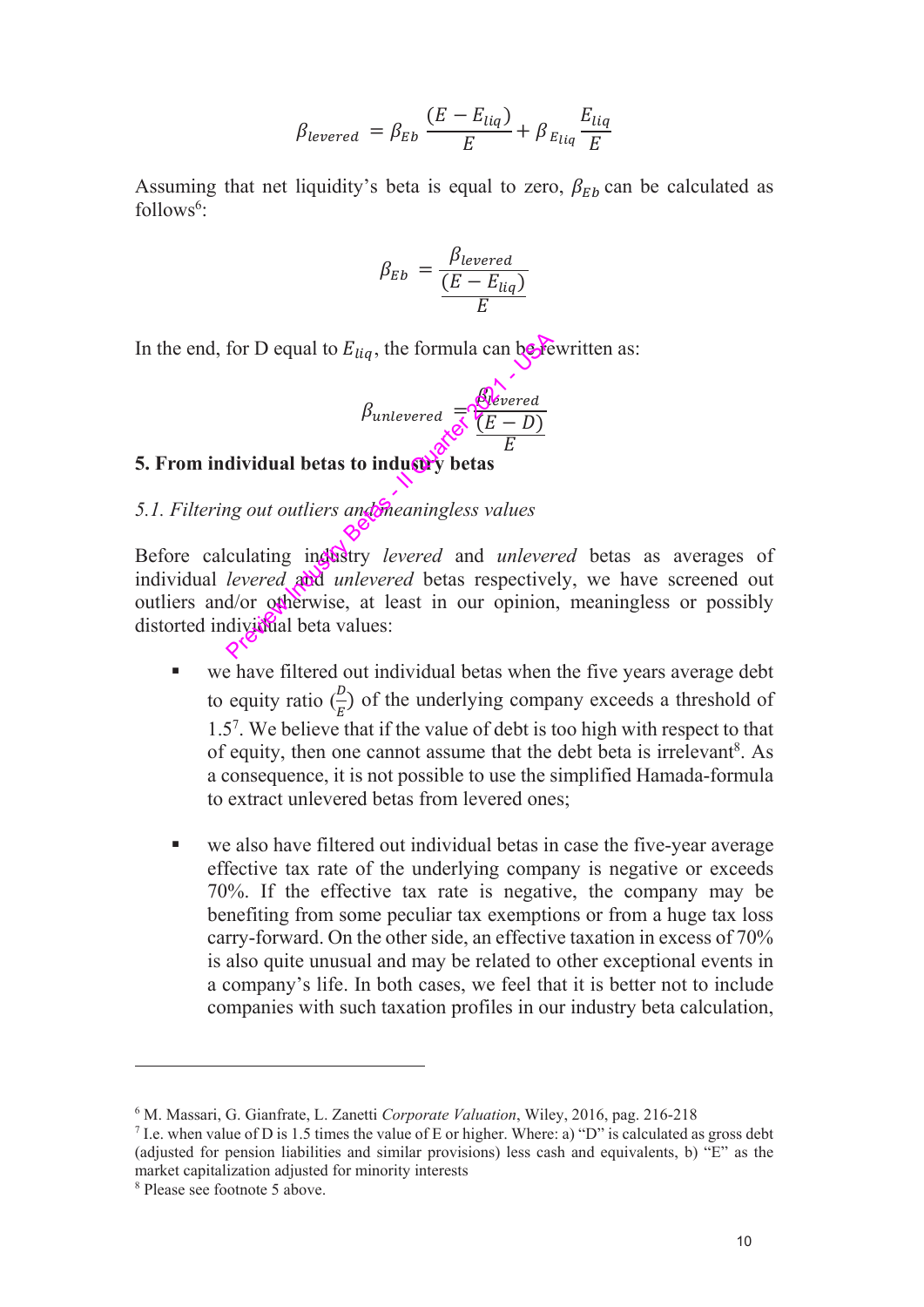since the result may be distorted by situations that are not common among businesses;

 $\blacksquare$  finally, we have filtered out individual betas that are lower than 0.25 or higher than 2.5. We have set these thresholds on the basis of our behaviour as valuers: when we select comparable companies to estimate which beta value to apply in estimating the cost of capital to be used in the valuation of an unquoted business, we tend to eliminate betas that are either too low or too high. Values below 0.25 or higher than 2.5 we would always discard, because we feel they may be the consequence of events or errors that constant underlying company or stock trading data.

# *5.2. More about the unlevering of individual betas*

The *unlevering* techniques illustrated in paragraph 4 imply that the risk of the operating activity of a company is not influenced by net liquidity and that, therefore, one can calculate the *unlevered* beta as shown before. In our opinion, however, this assumption may not correspond to reality, since decisions taken by management, all other circumstances being equal, may be different in case the company's gross debt is being higher or lower than cash and equivalents. We therefore have computed industry and sub-industry betas (both for five and for two year individual betas regression periods) from two different perspectives, as outlined below. Previous analysis and a consequence of events or errors that the stock trading data.<br>
Previous trading data.<br>
Previous illustry differed in paragraphy activity of a company is not influence, one can calculate the *unlevere* 

# 5.2.1. Industry betas "net liquidity included"

We have calculated industry and sub-industry betas, both *levered* and *unlevered*, by averaging individual *levered* and *unlevered* betas, considering companies having net liquidity.

# 5.2.2. Industry betas "net liquidity excluded"

We have calculated industry and sub-industry betas, both *levered* and *unlevered*, by averaging individual *levered* and *unlevered* betas, screening out companies having net liquidity.

# **6. Definitions and data tables**

# *6.1. Differences between editions of this research*

The first edition of our quarterly beta book started in the spring of 2017 and featured one-hundred and thirty-four sub-industries. Issues of the first edition covered all quarters of  $2017$  and the first three quarters of  $2018$ .

The second edition has started with a  $4<sup>th</sup>$  Quarter 2018 issue. Research has been extended: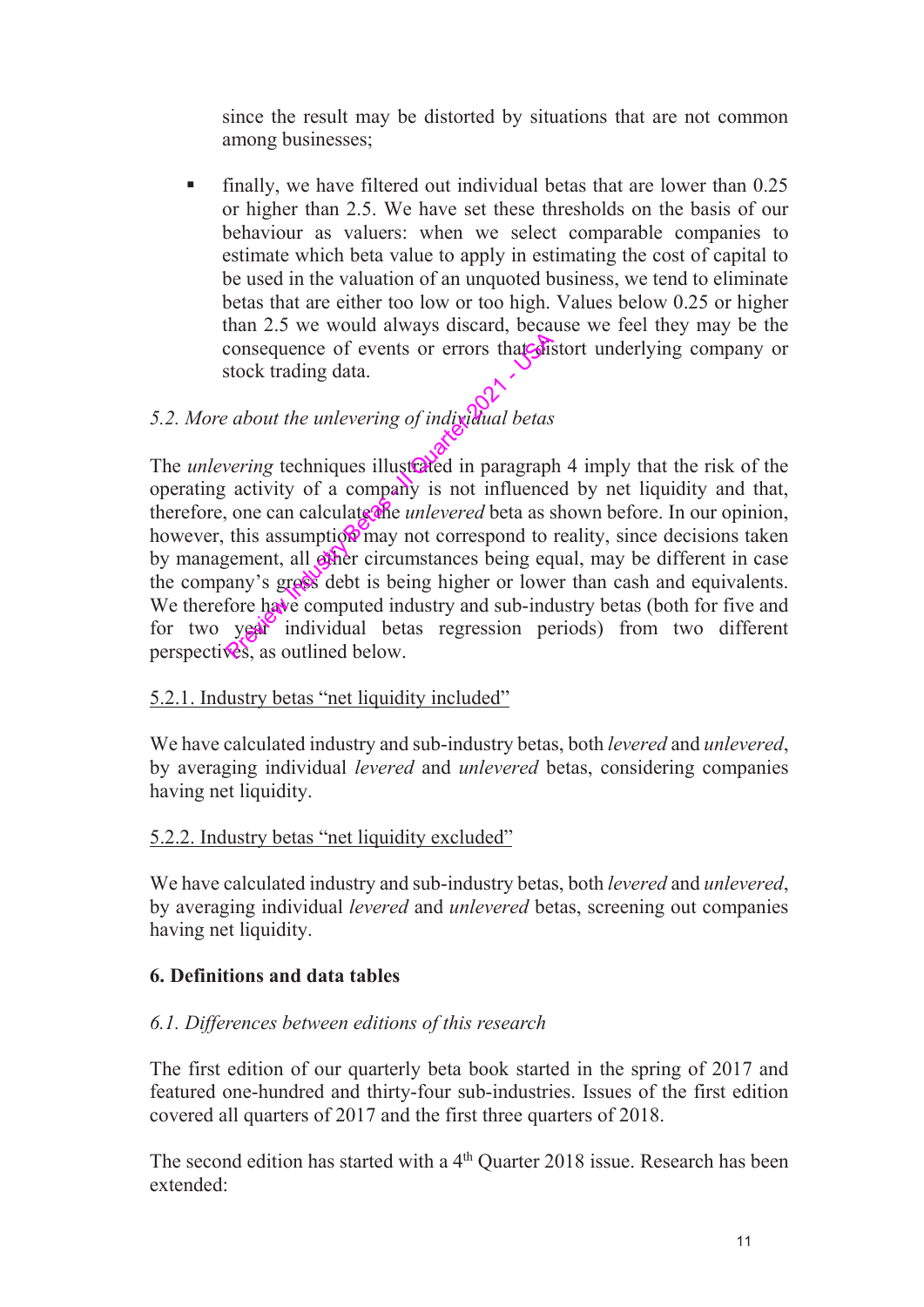- we have added ten more sub-industries. The total number of subindustries now covered are one-hundred and forty-four:
- "on top" of the sub-industries we have added the average beta calculation for sixty-five industries. One industry includes one or more sub-industries, as suggested by the following visual sample scheme:



While sub-industry betas, being more "granular", allow us to make a more targeted selection when estimating the cost of capital for valuing unquoted businesses, they may sometimes be based on too limited a set of underlying individual comparty betas. In such cases, industry betas, although less granular and therefore also less specific-to-target, may offer a better alternative to subindustry ones.

### *6.2. Content of Sections II, III and IV*

In estimating individual company betas and for their subsequent aggregation by industry and by sub-industry, as well as by geographical zone, we rely mainly on individual company financials and on market and industry classification data provided by Standard & Poor's<sup>9</sup> Capital IQ® database.

Such classification data is quite similar to sub-industry structure and definitions of the Global Industry Classification Standard (GICS®)<sup>10</sup> which are disclosed online by MSCI and by Standard  $\&$  Poor's. We therefore "associate" the

<sup>&</sup>lt;sup>9</sup> Standard & Poor's Capital IQ is a financial data online distribution database and platform that is owned by S&P Global Inc.. S&P Global Inc. is an American publicly traded corporation headquartered in Manhattan, New York City. Its primary areas of business are financial information and analytics.

<sup>&</sup>lt;sup>10</sup>The Global Industry Classification Standard (GICS) was developed by and is the exclusive property of Standard & Poor's Financial Services LLC  $(S\&P)$  and MSCI. "GICS" is the trademark of Standard & Poor's Financial Services LLC (S&P) and MSCI. "Global Industry Classification Standard (GICS)" and "GICS Direct" are service marks of Standard & Poor's Financial Services LLC (S&P) and MSCI. GICS Direct is a joint product of Standard & Poor's Financial Services LLC (S&P) and MSCI, which provides the current, company-level GICS classification codes for over 40,000 companies.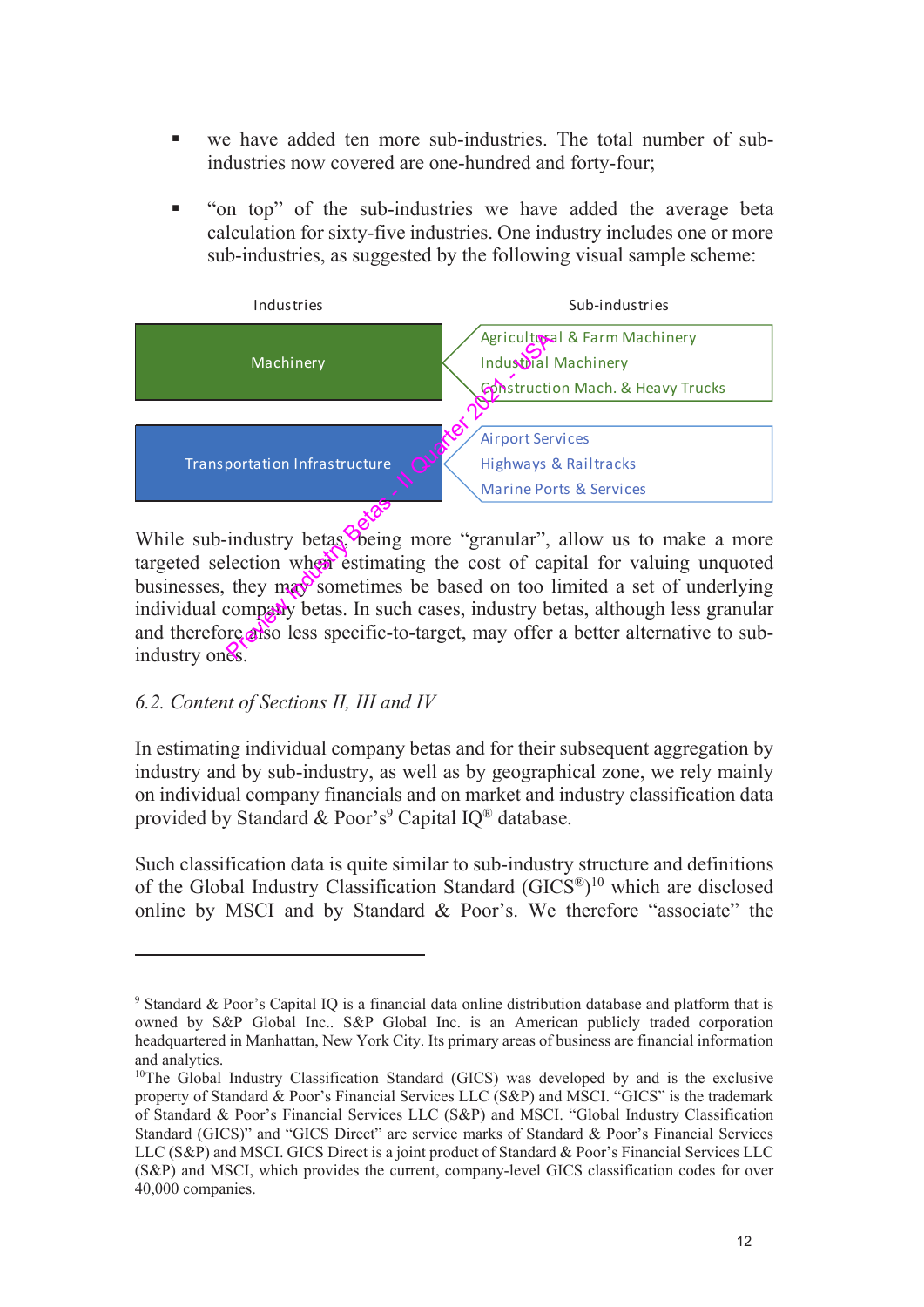publicly available GICS<sup>®11</sup> industry and sub-industry definitions to the average industry and sub-industry betas estimated on the basis of data obtained from Standard & Poor's Capital IQ® database.

In order to avoid dissemination of underlying data, our research features our calculation results only (average betas). We do not disclose individual company financial and stock prices data. We will, however, disclose, upon request and subject to certain limits and conditions, the names of companies that are constituents of our industry and sub-industry average beta values<sup>12</sup>.

Section II (see below) lists industry and sub-industry definitions and indicates the reference number of tables that report average beta values.

Tables with sixty-five industry betas are displayed in Section III, while those with one-hundred and forty-four subcindustry betas are in Section IV.

The following is a brief explanation of the content of the tables.

6.3. Summary table  $\sqrt{8}$ <sup> $\&$ </sup>

The first table in Section III and in Section IV, shows a summary of *levered* and unlevered industry betas or sub-industry betas respectively.

The first **Gable** reports their lowest, their highest and their average values, rounded to the second decimal place.

Industry betas are grouped by length of regression time period (2Y or 5Y), and sorted also by said inclusion or exclusion of net liquidity companies.

 $11$  We refer to the current GICS® structure and definitions that their sole legitimate owners, MSCI and S&P, periodically disclose through their websites. Such classification and definitions are disclosed in English together with official translations in many other languages. While classification structure and definitions are disclosed, access to GICS® classification codes for individual companies is offered by MSCI and by S&P or by distributors they authorize on a subscription basis.  $12$  Restricted disclosure of company names aims to prevent the possibility to rely on our quarterly publications to attempt to build up a company classification database that is regularly updated. Even if it would still never reach the extent and completeness of the GICS® database, we believe such an attempt would be unfair vis-à-vis GISC® rightful owners and their authorized distributors. By preventing full and unrestricted disclosure of company names, we therefore avoid any possibility to exploit our publications in what we think may be unfair use. Business valuers and other financial experts interested in industry and sub-industry constituent company names may submit a request at www.salvidio.com/support and follow instructions to obtain information. Access to company names is limited per registered user and by quarterly issue to not more than twenty industries and/or subindustries. Massive data downloads are not allowed and we retain the right to suspend at anytime the disclosure of company names in case of unusual high access requests coming from the same "unique visitors", same individual and/or firm, etc. or in case GICS® rightful owners asks to do so.